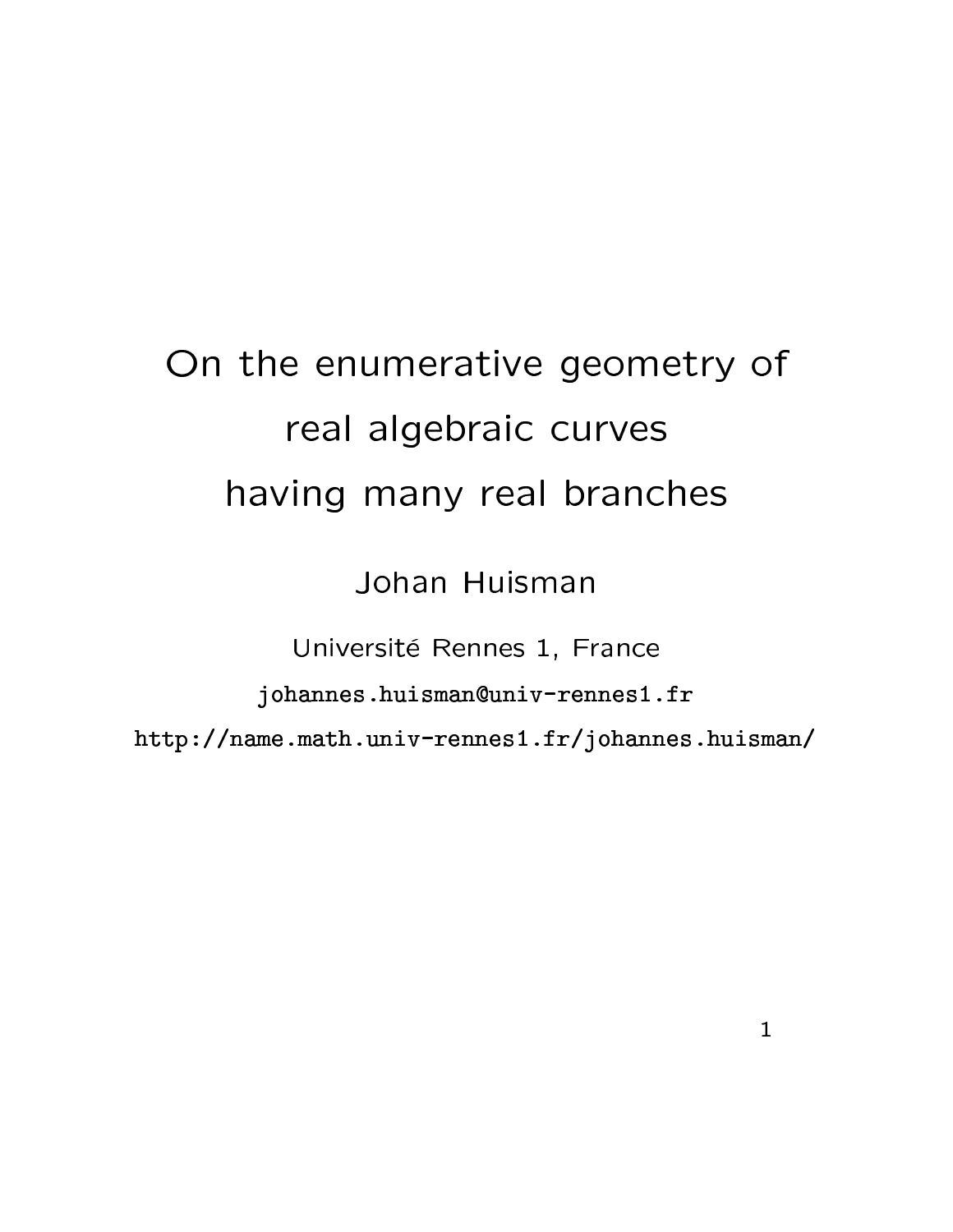Fulton (1984): Study the number of real solutions of enumerative problems in algebraic geometry

**Example 1.** Determine the number of real conics, tangent to 5 given smooth real conics. All of the 3264 complex conics tangent to them can be real (Fulton and Ronga-Tognoli-Vust, 1997)

**Example 2.** Given positive integers  $l_1, \ldots, l_s$ with  $l_1 + \cdots + l_s = 2n - 2$ , there are real linear subspaces  $L_1,\ldots,L_s$  of  $\mathbb{P}^n$  with dim  $L_i =$  $n-1-l_i$  such that all complex lines meeting all subspaces  $L_i$  are real (Sottile, 1997)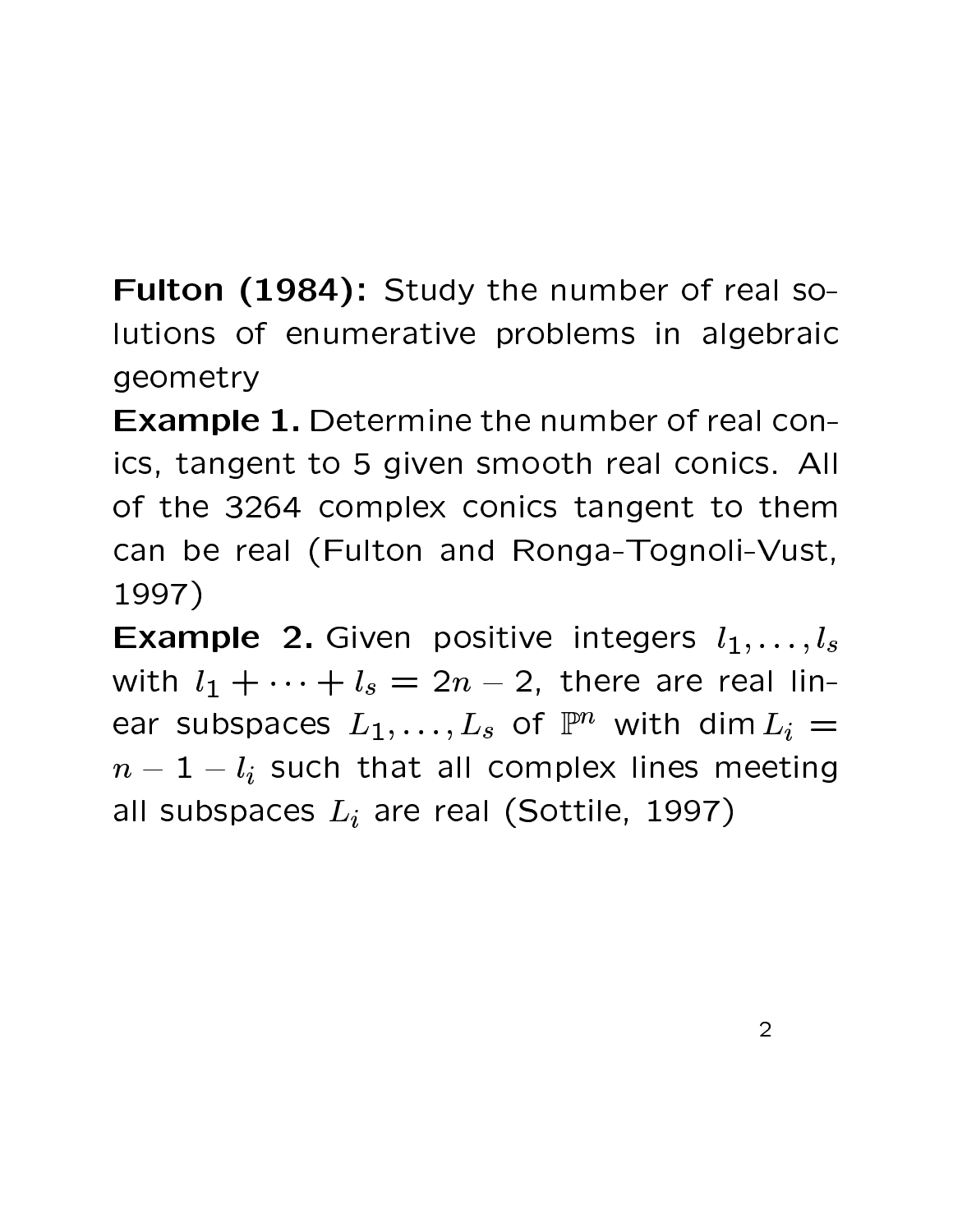Let  $C \subseteq \mathbb{P}^2$  be a smooth real algebraic curve, deg(C) = c,  $g(C) = \frac{1}{2}(c-1)(c-2)$ .

 $C(\mathbb{R})$  is a smooth 1-dimensional submanifold of  $\mathbb{P}^2(\mathbb{R})$ . Therefore,  $C(\mathbb{R})$  is a finite disjoint union of smooth circles in  $\mathbb{P}^2(\mathbb{R})$ . In particular,  $\#\pi_0(C(\mathbb{R})) < \infty.$ 

## Harnack's Inequality (1876):

$$
\#\pi_0(C(\mathbb{R}))\leq g+1.
$$

C is an M-curve if  $\#\pi_0(C(\mathbb{R})) = q + 1$ . C is an  $(M-1)$ -curve if  $\#\pi_0(C(\mathbb{R})) = q$ .

We say that  $C$  has many real branches if  $C$  is an M or  $(M-1)$ -curve and  $g \ge 1$ .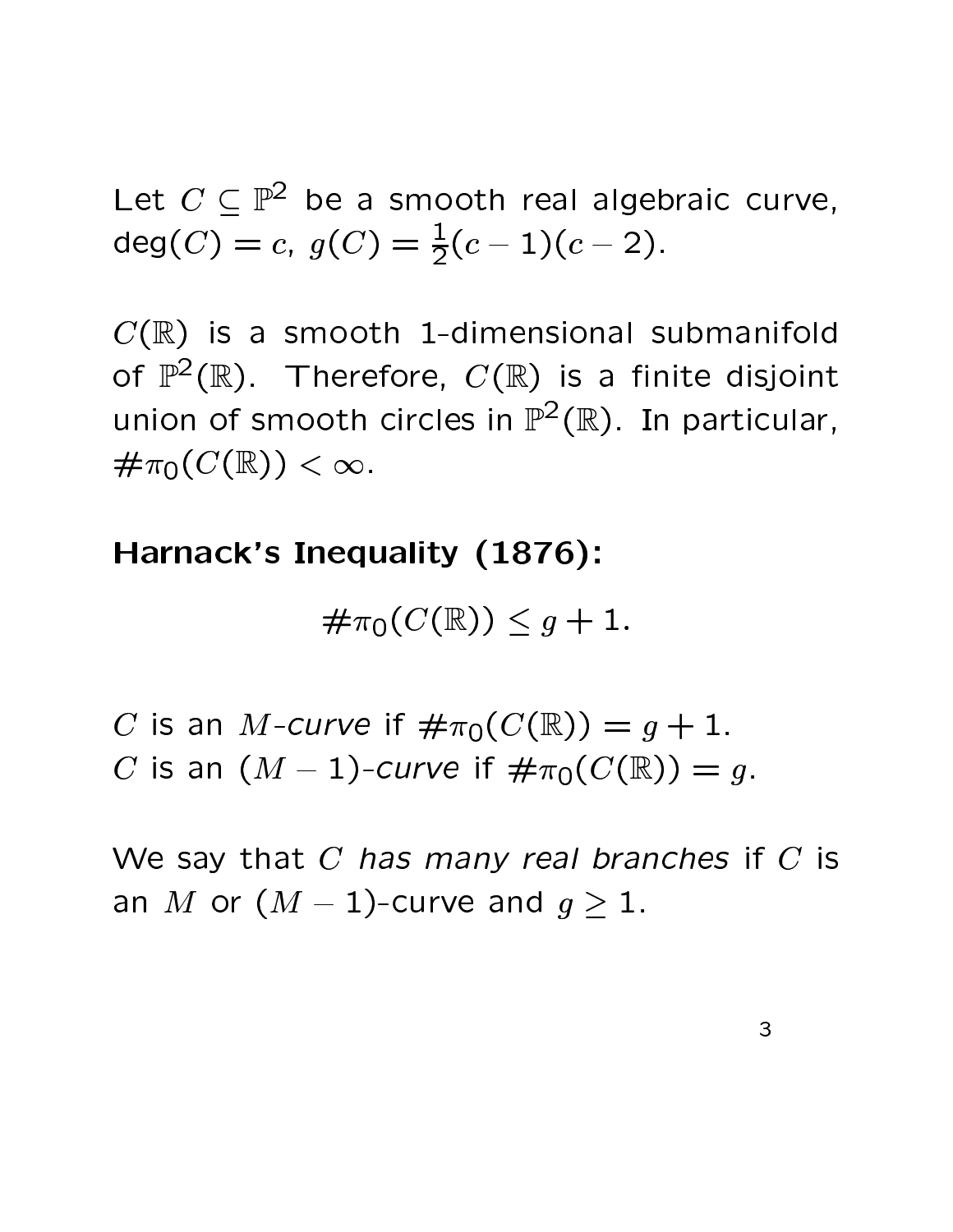Let  $C \subseteq \mathbb{P}^2$  be a smooth real algebraic curve having many real branches.

**Theorem 1.** Let e be a partition of  $c(c-1)$  of length  $g$ . Let  $\nu$  be the number of real plane curves of degree  $c-1$  having tangency e to g real branches of  $C$ . Then,  $\nu$  is finite. Moreover,  $\nu \neq 0$  if and only if e is an even partition. In that case,

 $\nu = \begin{cases} \frac{g!}{m_1! \cdots m_r!} \cdot \prod_{i=1}^g e_i & \text{if } C \text{ is an } (M-1), \\ \frac{(g+1)!}{m_1! \cdots m_r!} \cdot \prod_{i=1}^g e_i & \text{if } C \text{ is an } M\text{-curve}, \end{cases}$ 

where  $m_1, \ldots, m_r$  are the multiplicities of e.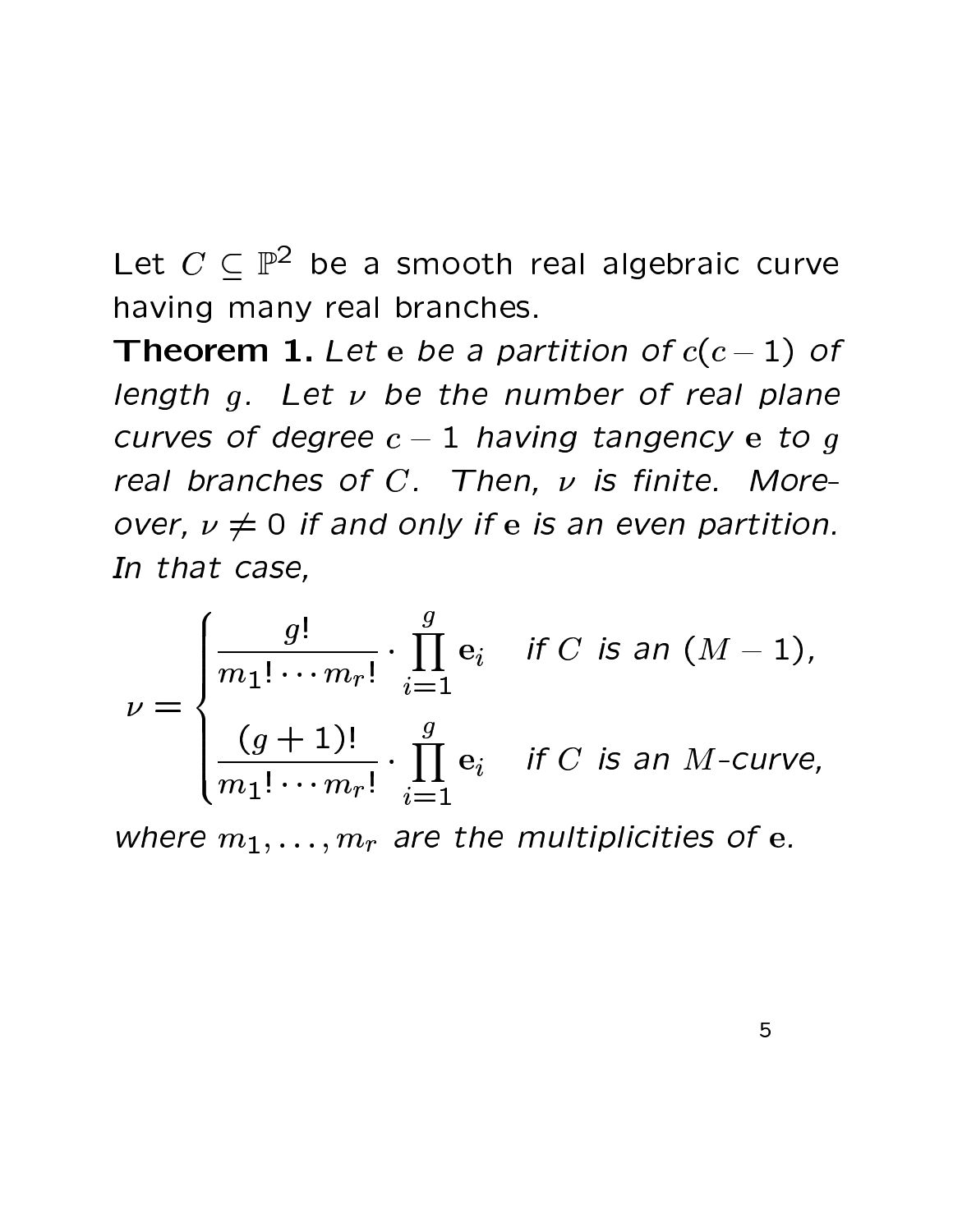**Example 3.**  $c = 4$ ,  $g = 3$ ,  $\# \pi_0(C(\mathbb{R})) \geq 3$ . The even partitions of  $4 \cdot 3 = 12$  of length 3 are:

$$
(8,2,2), (6,4,2)
$$
 and  $(4,4,4).$ 

Let e be one of them. Let  $\nu$  be the number of real cubics tangent to 3 real branches of  $C$ with orders of tangency  $e_1, e_2, e_3$ .

If  $\#\pi_0(C(\mathbb{R})) = 3$  then

$$
\nu = \begin{cases} 96 & \text{if } e = (8, 2, 2), \\ 288 & \text{if } e = (6, 4, 2), \\ 64 & \text{if } e = (4, 4, 4). \end{cases}
$$

If  $\#\pi_0(C(\mathbb{R})) = 4$  then

$$
\nu = \begin{cases} 384 & \text{if } e = (8, 2, 2), \\ 1152 & \text{if } e = (6, 4, 2), \\ 256 & \text{if } e = (4, 4, 4). \end{cases}
$$

6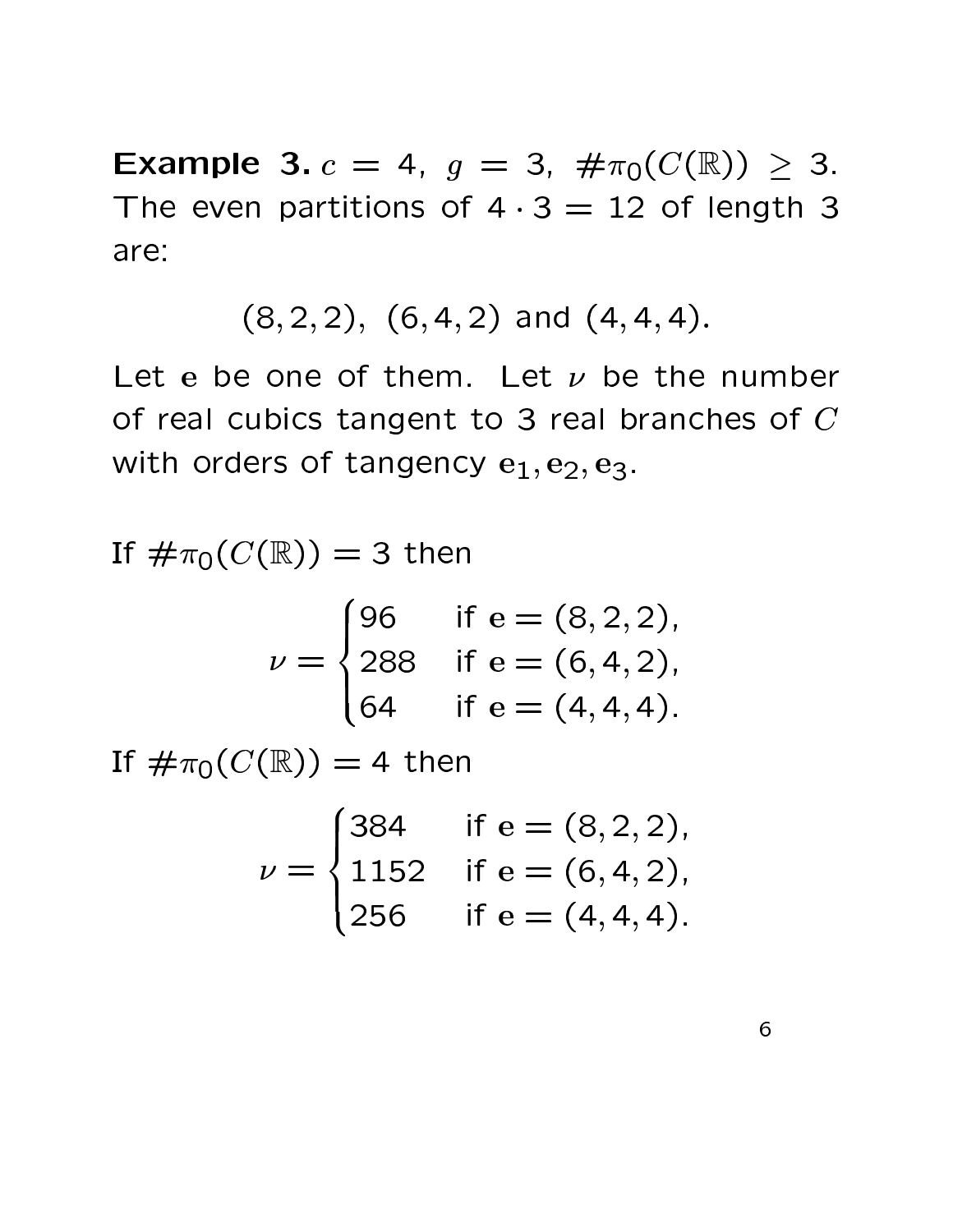Theorem 1 is a consequence of the following statement:

**Theorem 2.** Let  $B_1, \ldots, B_q$  be mutually distinct real branches of  $C$  and put

$$
B = \prod_{i=1}^{g} B_i.
$$

Let  $e_1, \ldots, e_q$  be nonzero natural integers, and let

$$
\varphi\colon B\longrightarrow \mathsf{Pic}(C)
$$

be the map defined by

$$
\varphi(P) = \text{cl}(\sum_{i=1}^{g} e_i P_i),
$$

where cl denotes the divisor class. Then,  $\varphi$ is a topological covering of its image of degree  $\prod_{i=1}^g e_i$ .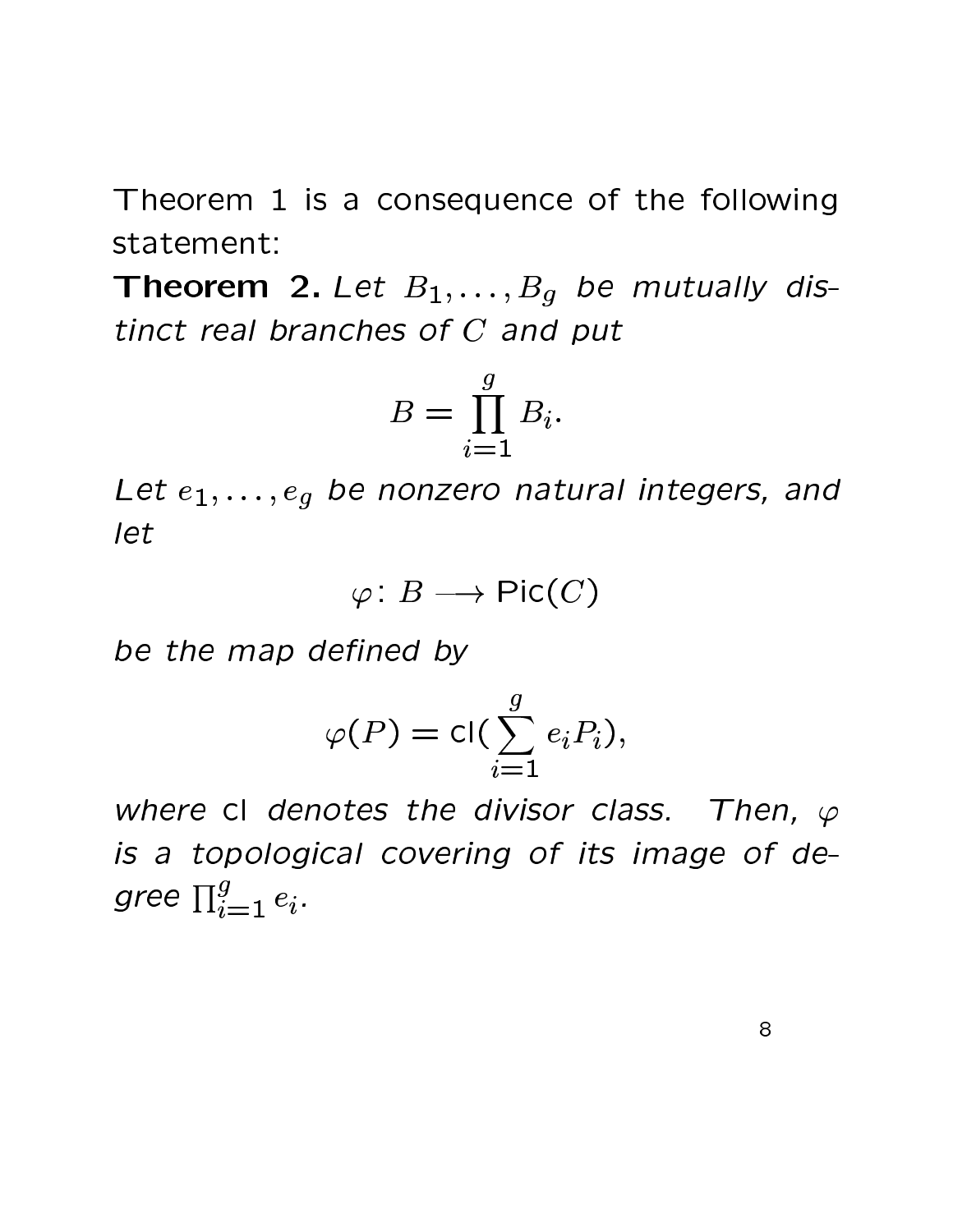*Proof.* Let  $P \in B, v \in T_P B$ . Suppose that  $T\varphi(v) = 0$ . Each  $(P_i, v_i)$  determines a morphism

$$
f_i \colon T \longrightarrow C' = C \times_{\text{Spec}(\mathbb{R})} T,
$$

where  $T = \text{Spec}(\mathbb{R}[\varepsilon])$ . Then im $(f_i)$  is a relative Cartier divisor  $D_i$  of  $C'/T$ . If  $P_i = \{x_i = 0\}$ locally, then

$$
D_i = \{x_i - \lambda_i \varepsilon = 0\}
$$

locally on  $C'$ , for some  $\lambda_i \in \mathbb{R}$ .

One has a naturally split short exact sequence  $0 \longrightarrow H^1(C, \mathcal{O}_C) \longrightarrow \text{Pic}(C') \longrightarrow \text{Pic}(C) \longrightarrow 0.$ Let  $D = \sum e_i D_i$  on  $C'/T$ . Since  $T\varphi(v) = 0$ ,  $cl(D) \in im(Pic(C) \longrightarrow Pic(C'))$ 

$$
\text{Cl}(D) \in \text{Im}(\text{Pic}(C) \longrightarrow \text{Pic}(C')) =
$$
  
= 
$$
\text{ker}(\text{Pic}(C') \longrightarrow H^1(C, \mathcal{O}_C)).
$$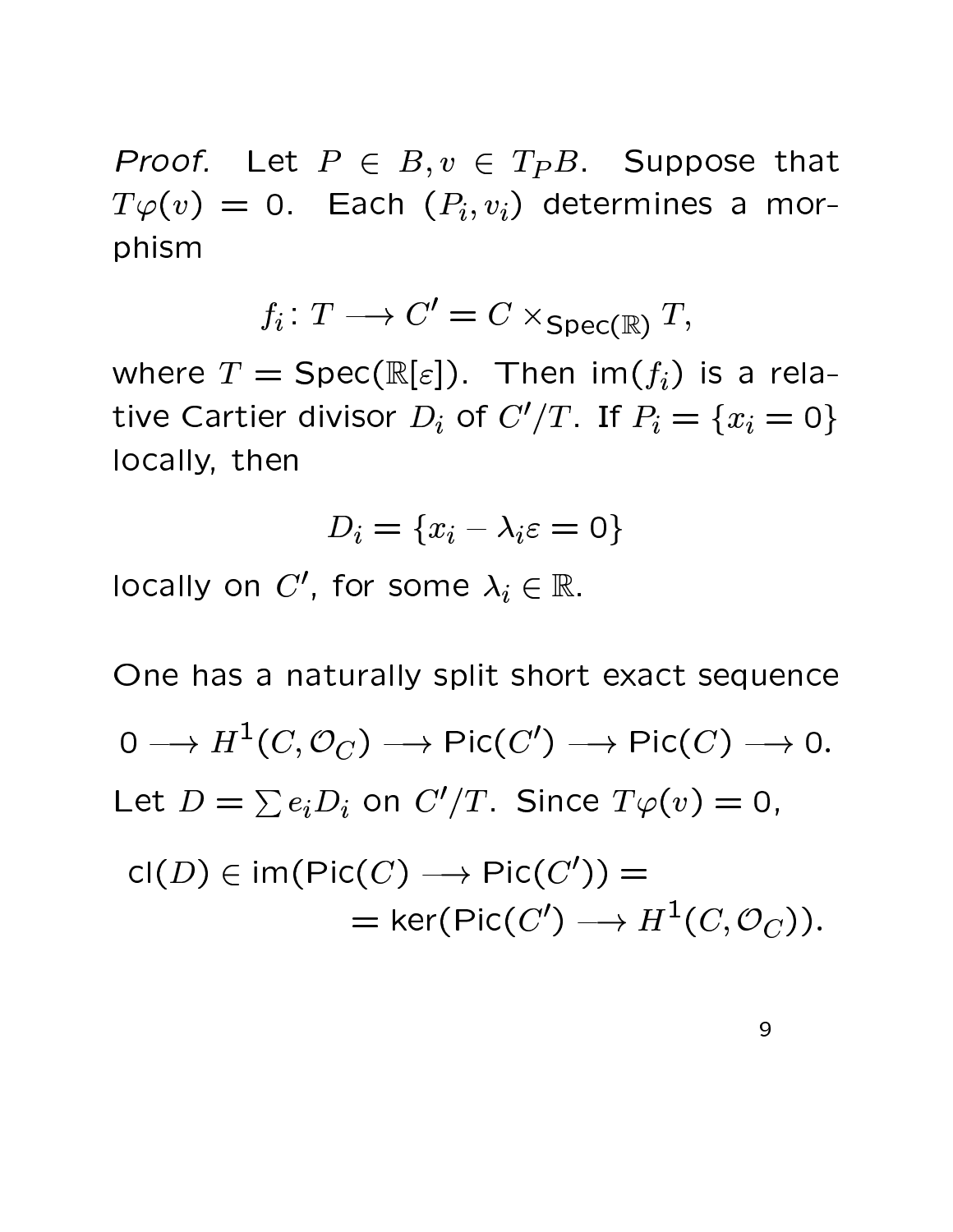$$
H^1(C, \mathcal{O}_C) = \text{coker}(K \longrightarrow \bigoplus_{Q \in C} K/\mathcal{O}_Q),
$$

where  $\mathcal{O}_Q$  is the local ring of C at Q and K is the function field of C. Since

$$
(x_i - \lambda_i \varepsilon)^{e_i} = x_i^{e_i} - e_i \lambda_i x_i^{e_i - 1} \varepsilon = x_i^{e_i} (1 - e_i \lambda_i \frac{1}{x_i} \varepsilon),
$$

the image of cl(D) in  $H^1(C, \mathcal{O}_C)$  is equal to  $\rho =$  $(\rho_Q)$ , where

$$
\rho_Q = \begin{cases}\n-e_i \lambda_i \frac{1}{x_i} & \text{if } Q = P_i, \\
0 & \text{otherwise}\n\end{cases}
$$

Let  $i \in \{1, ..., g\}$ . By Riemann-Roch,  $\exists \omega_i \in$  $H^0(C, \Omega_C)$ ,  $\omega_i \neq 0$ , such that  $\omega_i(P_j) = 0$ ,  $j \neq i$ . The form  $\omega_i$  has at least 2 zeros on each of the real branches  $B_j$ ,  $j \neq i$ . It follows that  $\omega_i \neq 0$ on  $B_i$ . In particular,  $\omega_i(P_i) \neq 0$ .